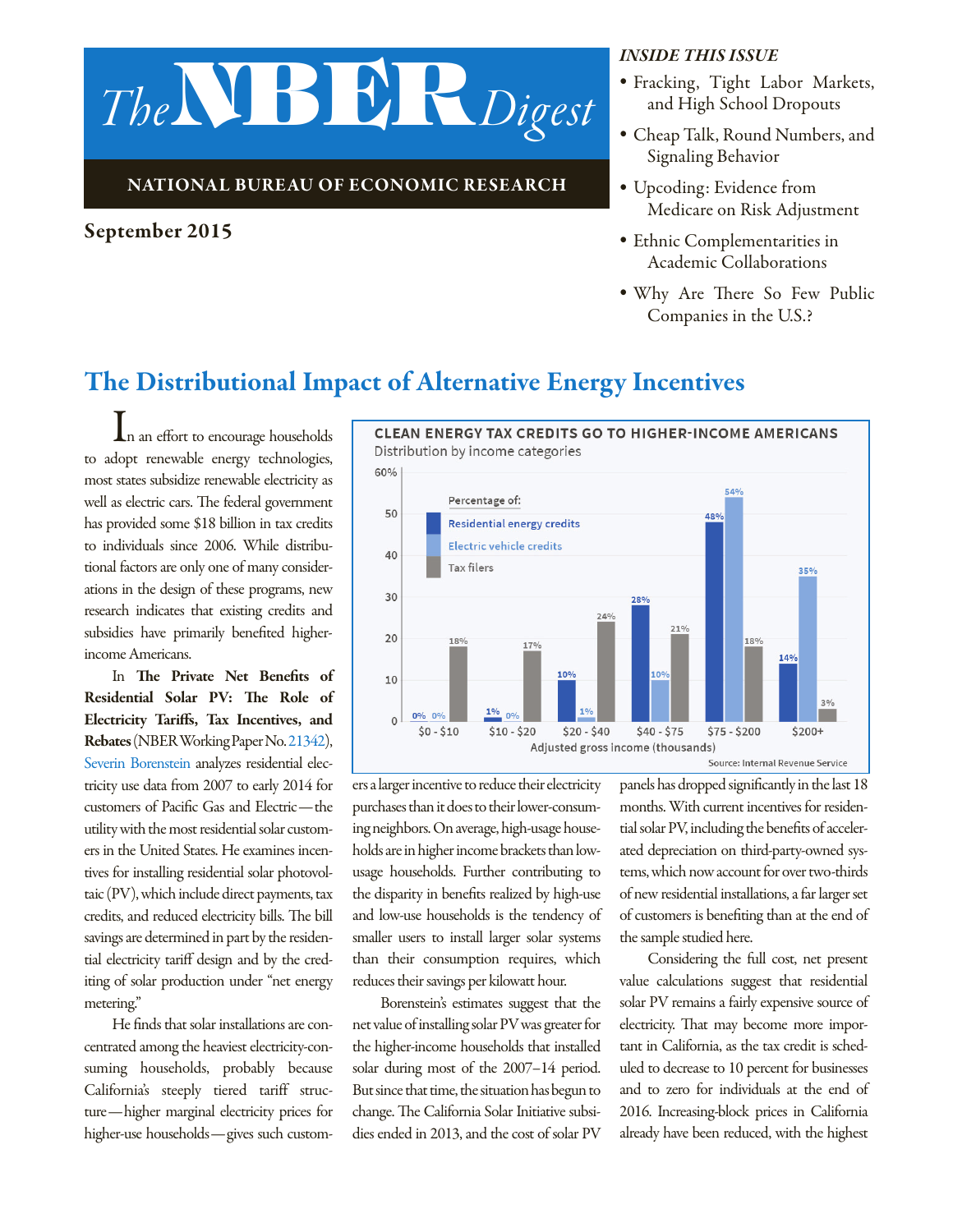tier now about double the lowest, rather than about triple, as it averaged between 2007 and 2014. Proposed changes by the California

Public Utilities Commission would compress the tiers further. Borenstein says his analysis demonstrates that electricity rate design has played

a major role in creating incentives for residential solar adoption and in how those incentives are distributed across households of different incomes. He notes that the differentials he documents would have been largely absent under a flat rate structure.

Incentives for installing residential solar are not the only way government has attempted to promote residential "clean energy" investments. In a systematic assessment of federal income tax incentives,

The Distributional Effects of U.S. Clean Energy Tax Credits (NBER Working Paper No. [21437](http://www.nber.org/papers/w21437)), Borenstein and [Lucas W. Davis](http://www.nber.org/people/lucas_davis)

Program designs, ranging from electricity-pricing strategies to rules defining eligibility for tax breaks, have given most clean-energy benefits to higher-income Americans.

> find that on a national level, taxpayers in the top income quintile have received the majority of all such tax credits. (See graph on previous page.)

> The research finds that taxpayers with adjusted gross income in excess of \$75,000 have received about 60 percent of all credit dollars aimed at energy-efficiency, residential solar, and hybrid vehicles, and about 90 percent of all credit dollars aimed at electric cars.

Based on comparisons to previous work

on the distributional consequences of pricing greenhouse gas emissions, the authors conclude that tax credits are likely to be much less

> attractive on distributional grounds than market mechanisms to reduce the gases.

The authors also identify horizontal inequities in these

programs, situations in which otherwise similar households are affected in different ways. These tax credits are non-refundable, so millions of mostly lower-income taxpayers are ineligible because they have no tax liability. From an efficiency perspective, there is nothing fundamentally different between filers with and without tax liability and from a distributional perspective this reduces both horizontal and vertical equity.

—Matt Nesvisky

## Fracking, Tight Labor Markets, and High School Dropouts

defining feature of the U.S. labor market since the 1970s has been a rising premium for skill. The disparity between the wages of high- and low-skill workers has increased in part because the economy has evolved in a way that has raised the relative demand for high-skill workers. But over the past decade, the advent of horizontal drilling and hydraulic fracturing has fueled a structural transformation of some local economies. In locations as diverse as North

Dakota, Pennsylvania, and Texas, these technologies have sharply increased the demand for low-skill workers.

In Who Needs a Fracking Education? The Educational Response to Low-Skill Biased Technological Change (NBER Working Paper No. [21359\)](http://www.nber.org/papers/w21359), [Elizabeth U. Cascio](http://www.nber.org/people/elizabeth_cascio) and [Ayushi Narayan](http://www.nber.org/people/ayushi) find that the new extraction technologies have raised local incomes,

especially for low-skilled workers, while also increasing high school dropout rates among dence between the rising dropout rate and the higher wages available to dropouts.

New energy extraction technologies have increased local incomes, especially for low-skilled workers, while also raising high school dropout rates for young men.

male teens. They take advantage of the timing of fracking's widespread introduction and of variation in shale oil and gas reserves across locations to document a correspon-

The authors find that local labor demand shocks from fracking have been biased toward low-skilled workers and toward men, reducing the male return to high school

> completion. This lends empirical support to the notion that fracking represents low-skillbiased technological change. They also find that fracking has increased high school dropout rates of male teens, but not female teens. Absent fracking, they estimate that the malefemale gap in high school dropout rates among 17- to 18-yearolds in the average area with fracking would have narrowed by about 11 percent between

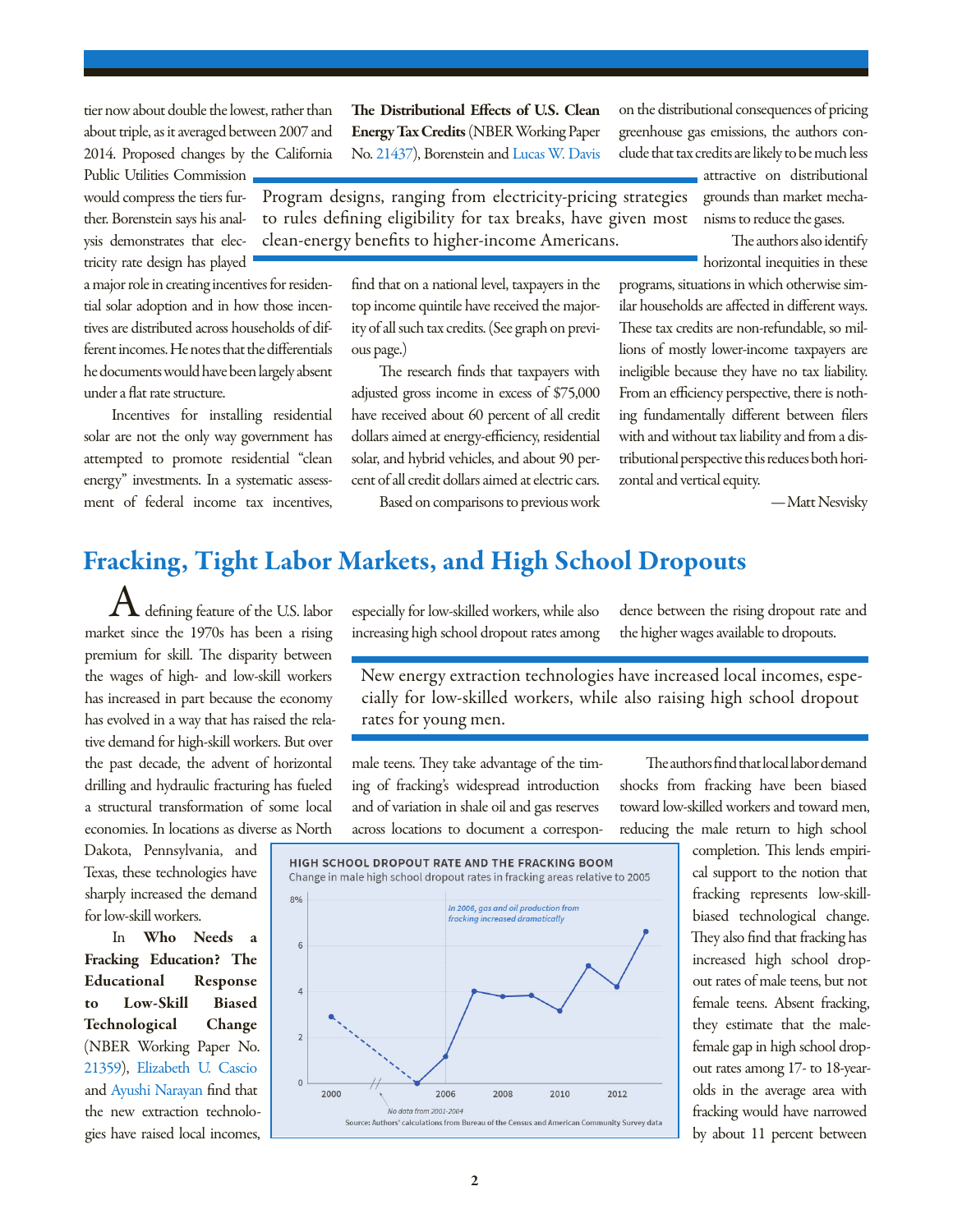2000 and 2013. Instead, it was unchanged.

The findings imply that there may be long-lived labor market consequences associated with energy-related economic booms. The decision to drop out of school could well be a rational one in the face of increases in the relative wages of low-skill workers. Nevertheless, the authors suggest that some

students could be making a mistake by putting too much weight on the present, and that this may have implications for future productivity and the social safety net. By the end of their data sample, in 2013, even though the price of oil remained high, the labor demand from fracking also no longer appeared to favor dropouts. This suggests

the possibility that the relatively large income benefits of fracking for high school dropouts were only temporary. Further work is needed to explore potential differences in the impact of skill-biased technological change on wage differentials and educational decisions at other points in the skill distribution. —Les Picker

# Cheap Talk, Round Numbers, and Signaling Behavior

In the marketplace for ordinary goods, buyers and sellers have many characteristics that are hidden from each other. From the seller's perspective, it may be beneficial to reveal some of these characteristics. For example, a patient seller may want to signal unending willingness to wait in order to secure a good deal. At the same time, an impatient seller may want to signal a desire to sell a good quickly, albeit at a lower price.

This insight is at the heart of Cheap Talk, Round Numbers, and the

Economics of Negotiation (NBER Working Paper No. [21285](http://www.nber.org/papers/w21285)) by [Matthew Backus,](http://www.nber.org/people/Matthew_Backus) [Thomas Blake](http://www.nber.org/people/Thomas_Blake), and [Steven](http://www.nber.org/people/Steven_Tadelis) [Tadelis.](http://www.nber.org/people/Steven_Tadelis) The authors show that sellers on eBay behave in a fashion that is consistent with using round numbers as signals of impatience.

The authors analyze data from eBay's bargaining platform using its collectibles category—coins, antiques, toys, memorabilia, and the like. The

process is one of sequential offers not unlike haggling in an open-air market. A seller lists an initial price, to which buyers may make counteroffers, to which sellers may make counteroffers, and so on. If a price is agreed upon, the good sells. The authors analyze 10.5 million listed items, out of which 2.8 million received offers and 2.1 million ultimately sold. Their key finding is that items listed at multiples of \$100 receive lower offers

on average than items listed at nearby prices, ultimately selling for 5 to 8 percent less.

issue, the authors use data on goods originally posted with prices in British pounds.

Items listed at multiples of \$100 ultimately sold for 5 to 8 percent less than items with non-rounded prices, but received offers faster and were more likely to sell.

It is tempting to label such behavior a mistake. However, items listed at these round numbers receive offers 6 to 11 days sooner and are 3 to 5 percent more likely to sell than items listed at "precise" numbers. Furthermore, even experienced sellers freThese prices are automatically translated to U.S. dollars for the American market. Hence, the authors can test what happens when goods intended to be sold at round numbers are, in fact, sold at non-round numbers. This removes the round-number signal while



quently list items at round numbers, suggesting it is an equilibrium behavior best modeled by rationality rather than seller error. It appears that impatient sellers are able to signal their impatience and are happy to do it, even though it nets them a lower price.

One concern with the analysis is that round-number pricing might provide a signal about the good being sold, rather than the person or firm selling it. To address this

holding the good's features constant. In this setting, they find that buyers of goods priced in non-round dollar amounts systematically realize higher prices, though the effect is not as a strong as that in their primary sample. This evidence indicates the round numbers themselves have a significant effect on bargaining outcomes.

The authors find additional evidence on the roundnumber phenomenon in the

real estate market in Illinois from 1992 to 2002. This is a wholly different market than that for eBay collectibles, with much higher prices and with sellers typically receiving advice from professional listing agents. But here, too, there is evidence that round-number listings lead to lower sales prices. On average, homes listed at multiples of \$50,000 sold for \$600 less.

—Andrew Whitten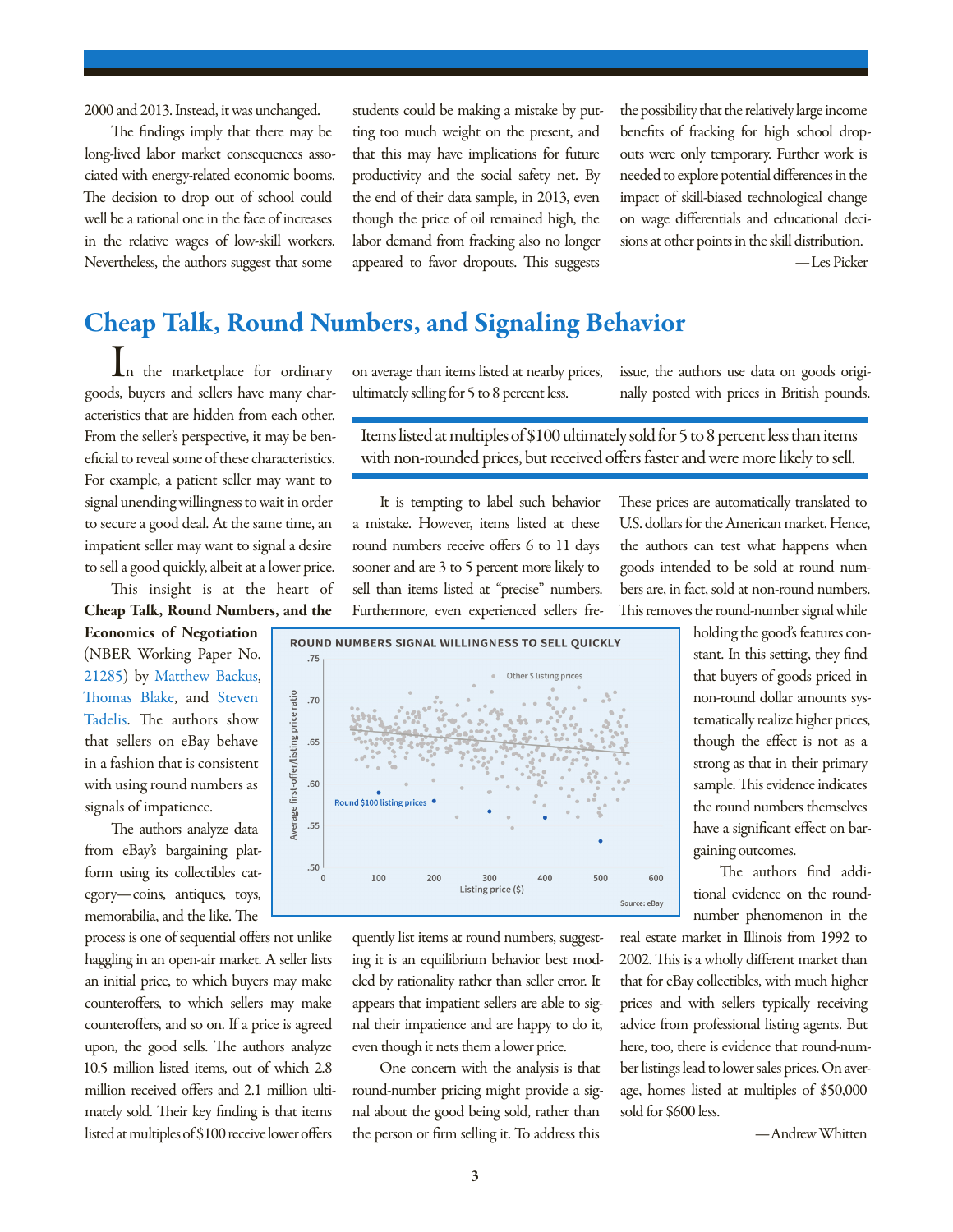# Upcoding: Evidence from Medicare on Risk Adjustment

In 2014, some 50 million Americans were covered by health insurance companies that received public subsidies for patients who were considered high health risks. The subsidies were introduced over the previous decade to dissuade insurance companies from cherry-picking the healthiest customers in order to minimize their claim exposure and maximize profits.

But in addressing one problem, did government agencies introduce the potential for a new one? Are insurance companies gaming the system by encouraging doctors to overstate their diagnoses in order to increase subsidies?

The evidence suggests that may be the case, according to [Michael Geruso](http://www.nber.org/people/michael_geruso) and [Timothy](http://www.nber.org/people/timothy_layton)  [Layton](http://www.nber.org/people/timothy_layton) in Upcoding: Evidence from Medicare on Squishy Risk Adjustment (NBER Working Paper No. [21222\)](http://www.nber.org/papers/w21222).

The authors studied Medicare Advantage, the largest health insurance market in the United States in which the public subsidizes the premiums of customers likely to require costly medical care. Through the Advantage option, seniors enroll in a private insurance plan, such as a health maintenance organization or a preferred provider organization, instead of relying on the traditional fee-for-service system. The private plans generally offer lower out-of-pocket costs and additional benefits, such as vision and dental care. But with the savings comes a tradeoff: enrollees are limited to a designated list of health care providers.

Demand for Medicare Advantage plans increased sharply in the wake of the 2006 Medicare Modernization Act, which included a new prescription drug benefit. Geruso and Layton found that as private insurance plans increased their market penetration, the overall average risk scores for seniors increased for reasons that could not be explained by declining health or regional differences. Further, they concluded that the "coding inflation" correlated with how closely tied the doctors were to the

insurance plan, with the risk scores for enrollees in physician-owned plans 16 percent higher than otherwise would be expected.

to the patients of more attentive care, including visits to the patients' homes. However, they note, "regulators have expressed serious concern that

As private insurance plans increased market penetration, risk scores for seniors increased for reasons not explained by declining health or regional differences.

Risk scores are based on an aggregation of a patient's medical diagnoses from the previous year. As coding is not an exact science, the process can be affected in subtle ways, such as how doctors' staffs are trained to interpret medical notes. By providing electronic forms pre-populated with the prior year's diagnoses, insurers can influence doctors to retain them. Further, an insurer might directly or through the

**UPCODING IN MEDICARE** Insurers receive diagnosis-based subsidies in Medicare Advantage



doctor arrange annual checkups for enrollees with high risk scores so as to keep their diagnoses on the books. Finally, an insurer may directly compensate a doctor for more intense coding by risk adjusting the doctor's capitation payment, effectively tying the doctor's payment to the patient's diagnoses.

The researchers acknowledge that the costs of upcoding may be offset by the benefits such visits primarily serve to inflate risk scores."

Concerns about what would come to be known as upcoding became so pronounced by 2010 that the government began applying a deflator to risk scores. Without adjustment, upcoding in 2014 could have cost Medicare \$10.5 billion or \$640 per Medical Advantage enrollee. But even with adjustment, the authors estimate that upcoding still cost the public

\$2 billion last year, an average of \$120 per enrollee. Since the deflator was applied uniformly, aggressive upcoders retained a larger share of their subsidies.

The authors note that upcoding may be distorting consumer choices, particularly in highly competitive markets. In such cases, insurers pass along a larger share of their subsidies to enrollees in the form of lower out-ofpocket costs and greater benefits. As a result, even more consumers enroll in Medicare Advantage, but their savings come at the expense of taxpayers as a whole.

The authors based their findings primarily on national Medicare statistics broken down on a county level. As a supplement, they analyzed data in Massachusetts in 2011–12. They focused on people who switched from employer-paid health plans to Medicare upon turning 65. The

reported health status of those who selected Medicare Advantage appeared to "immediately and dramatically worsen" relative to that of consumers who elected the fee-for-service system. By drilling down to examine coding for particular conditions, the researchers found that the greatest differences occurred on the extensive margin. For example, a Medicare Advantage patient showing bor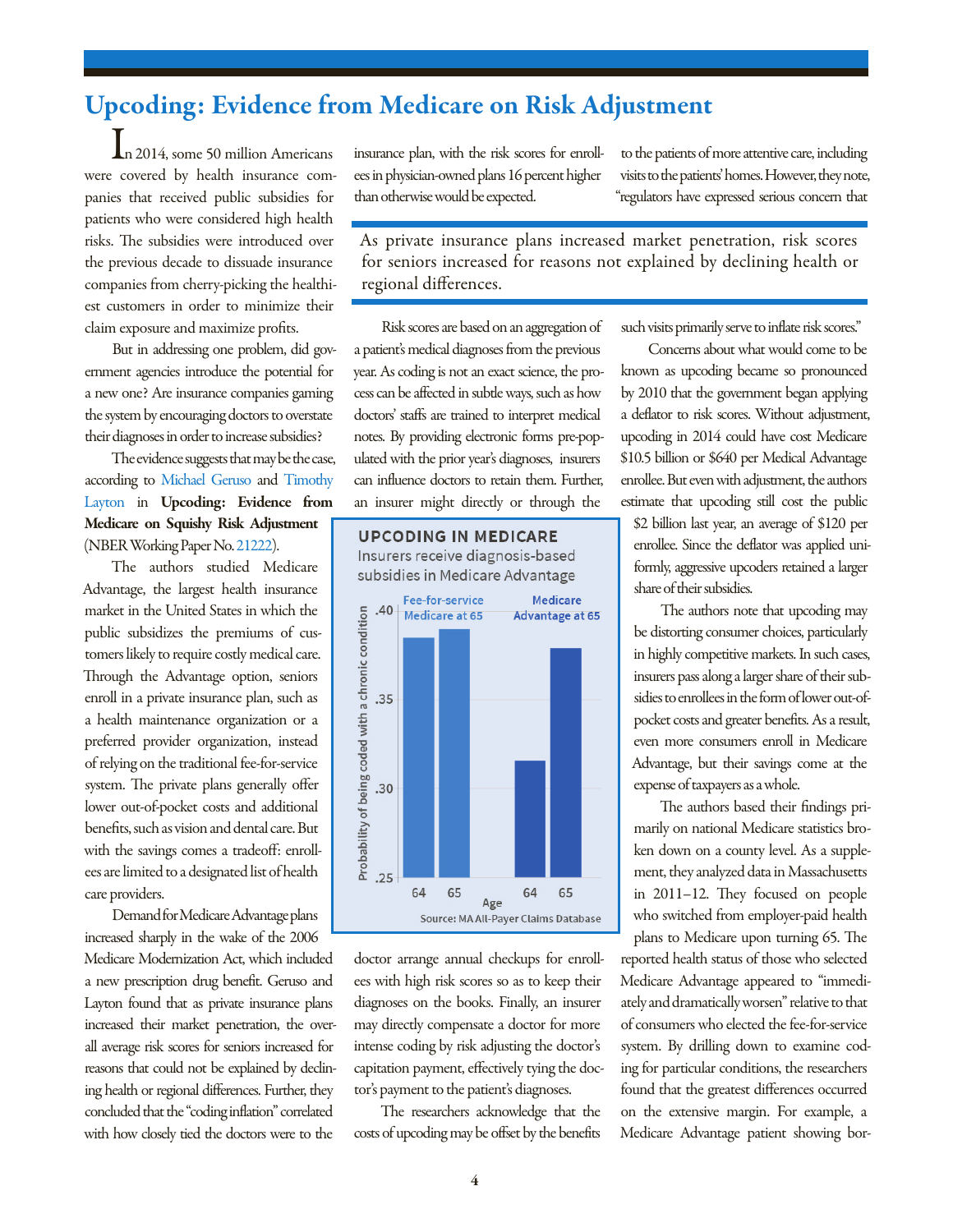der-line signs of diabetes was more likely to be diagnosed with the disease.

In their conclusion, the authors recom-

mend that risk subsidies be linked to more broadly based data, such as a multi-year look at patient history. They also call for study of other risk-adjusted markets, noting the spread of risk adjustment to health insurance marketplaces under the Affordable Care Act. —Steve Maas

# Ethnic Complementarities in Academic Collaborations

## $\bigwedge$ fter decades of isolation, the Chinese under Vice Premier Deng Xiaoping's "Open Up" reforms sent thousands of college students abroad. Deng's goal was to close the education gap between China and the rest of the world that had been exacerbated by the Cultural Revolution.

The sudden influx of Chinese students to universities outside China offers an opportunity to test the "ethnic magnet" hypothesis, which posits that people who share cultural and linguistic backgrounds are likely to have a more powerful collaborative experience than those who do not.

Ethnic Complementarities after the Opening of China: How Chinese Graduate Students Affected the Productivity of Their Advisors (NBER Working Paper No. [21096\)](http://www.nber.org/papers/w21096), by [George J. Borjas](http://www.nber.org/people/George_Borjas), [Kirk B. Doran,](http://www.nber.org/people/Kirk_Doran) and [Ying Shen,](http://www.nber.org/people/Ying_Shen) provides support for this hypothesis by studying the effect on the relative productivity of mathematics professors in the United States.

Using publication rates as a

yardstick, the authors find that the productivity of advisers of Chinese heritage in mathematics departments increased as the result of the "supply shock" of Chinese students. These gains were almost exactly offset by a decline in productivity by non-Chinese professors in the same departments.

The authors assess the productivity of doctoral advisers before and after 1989, the year in which Chinese doctoral students became a significant presence in U.S. Ph.D. programs in mathematics. In order to ensure that the sample group includes only mathematicians who were already established prior to the Chinese influx, the sample group is

restricted to professors who had published at least one paper before 1986.

 The researchers culled data from the American Mathematical Society's listings of duction of research papers to 1.7 from a previous average of 1.5. Production by non-Chinese professors declined from an average of 1.4 papers per year to 1.3 during the same period.

Rising numbers of Chinese graduate students raised the productivity of faculty with Chinese heritage and correspondingly reduced publications by the non-Chinese.

publications, the Mathematics Genealogy Project's records of adviser/advisee pairs, and the FamilyEducation.com listing of common Chinese surnames. They find that Chinese



students gravitated toward Chinese-American professors. Those professors saw a slight increase in their mentoring load, but more importantly the mix of their students became markedly more Chinese.

The authors find that pairing a Chinese student with a Chinese mentor increases the likelihood of a collaborative paper by 17 percent. In addition, such ethnic pairings also appear to increase the professors' non-collaborative work by stimulating them to tackle new avenues of research.

After the increase in the number of Chinese graduate students, Chinese-American professors increased their average annual pro-

That decline, the authors say, is related to the fact that the universities kept the overall number of doctoral slots in mathematics Ph.D. programs roughly constant despite the

> increased supply of well-qualified graduate students from abroad. The effect was to crowd out American students. With the Chinese students opting for Chinese professors, other faculty members had fewer advisees and consequently fewer opportunities to co-author papers. Furthermore, as their mentor load declined, those professors may have been assigned more administrative tasks, cutting into their research time.

The study found no significant differences among the Chinese-American and other professors when it came to the quality of their work, as measured by the number of times their papers were cited by other researchers. It also found that Chinese and non-Chinese students had similar careers after receiving their Ph.Ds.

The researchers conclude that American universities missed out on a singular opportunity to boost mathematical knowledge because, had they accepted more doctoral students in response to the increased supply of Chinese applicants, the gains of Chinese professors would not have come at the expense of non-Chinese faculty.